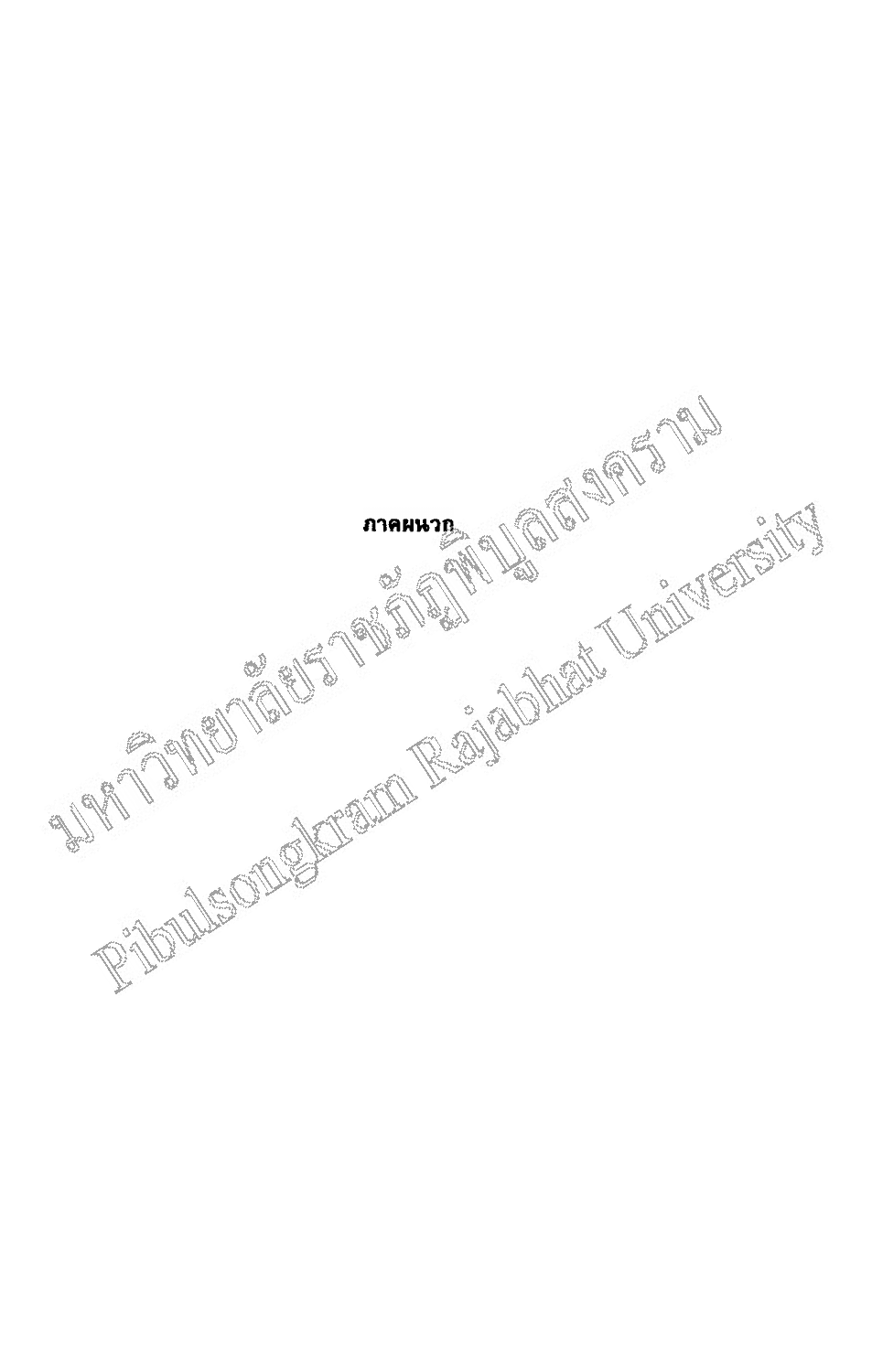

#### บันทึกข้อความ

สำนักงานคณะกรรมการบัณฑิตศึกษา ส่วนราชการ ล่ วันที่ ๘ ดุลาคม ๒๕๔๖ บทศ. วงธ์สาดสัสธ d.<br>Bri ขอความอนุเคราะห์ในการตรวจสอบเครื่องมือในการวิจัย

เรียน

คั๋วย <mark>นายวีระ ฐปทอง</mark> นักศึกษาหลักสูตรครุศาสตรมหาบัณฑิต สาขาการบริหารการ ์ศึกษา รุ่นที่ ๔ - กำลังคำเนินการทำวิทยานิพนธ์ เรื่อง การศึกษาความคิดเห็นของบุคถากรเกี่ยวกับความ พร้อมในการคำเนินงานของศูนย์การท่องเที่ยว กีฬา และนันทนาการจังหวัด เขตภาคเหนือ โดยทิ้วร ใช้เครื่องมือในการวิจัย

ในการนี้สำนักงานคณะกรรมการบัณฑิตศึกษา จึงใคร่ขอความอนุเคราะห์จากท่าน ึกรุณาครวจสอบเครื่องมือในการวิจัยนี้ค้วย เพื่อนักศึกษาจะได้นำไปปรัฐฟรุงแก้ในและค้าเนินการต่อไป

จึงเรียนมาเพื่อโปรคพิจารณาให้ดูวามอนุหริมะห์และพอขอบพระกุณเป็นอย่างสูงนา

ุณ โอกาสนี้

VEI

(ศัชวินศาสตรางารย์ คร.อำนวยพร สุนทรสมัย) นม*าน*ศารสำนักงา**นคณะกรรมการบัณฑิตศึกษ**า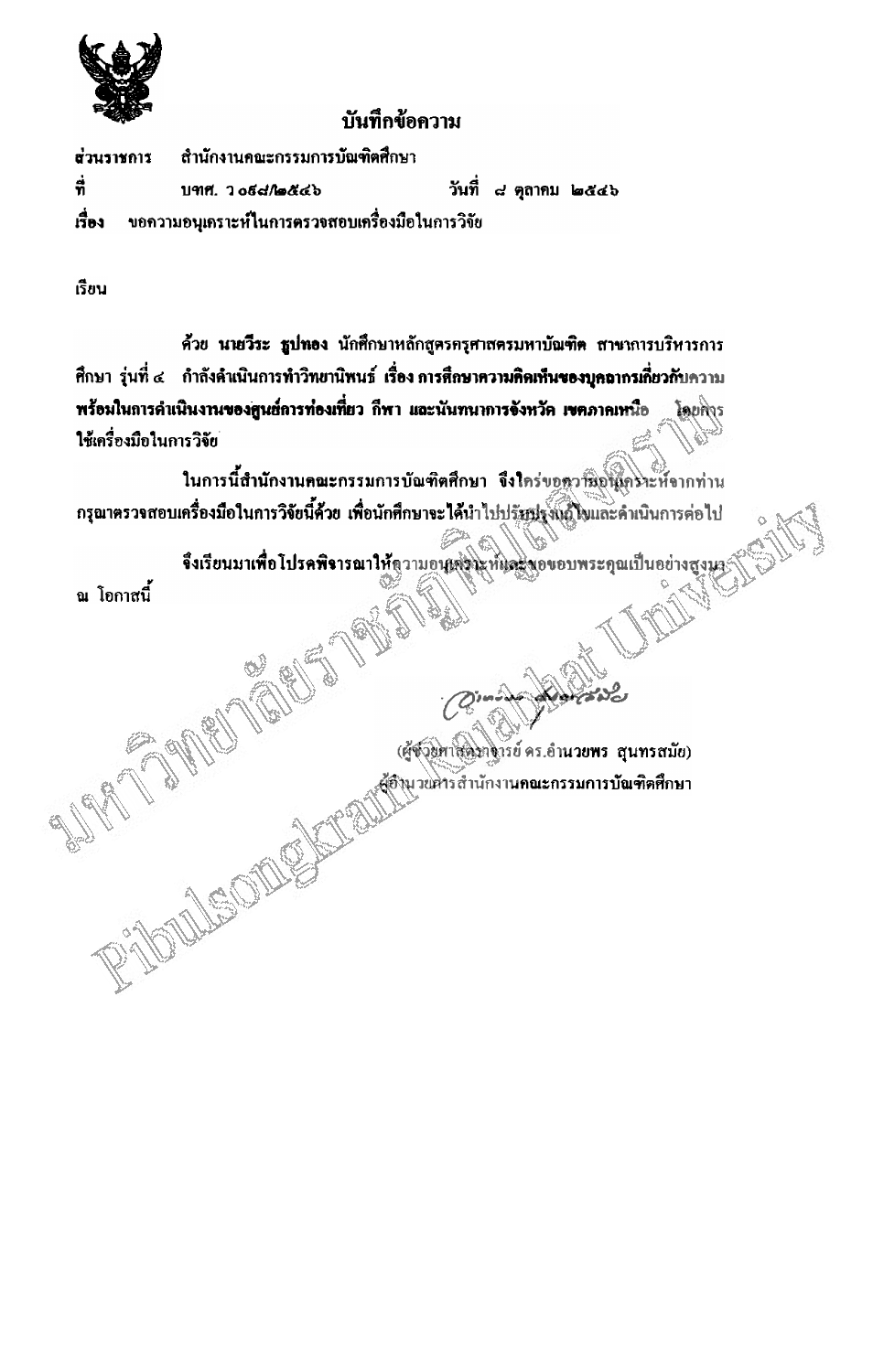MARTING CONCRETAIN RAILWAY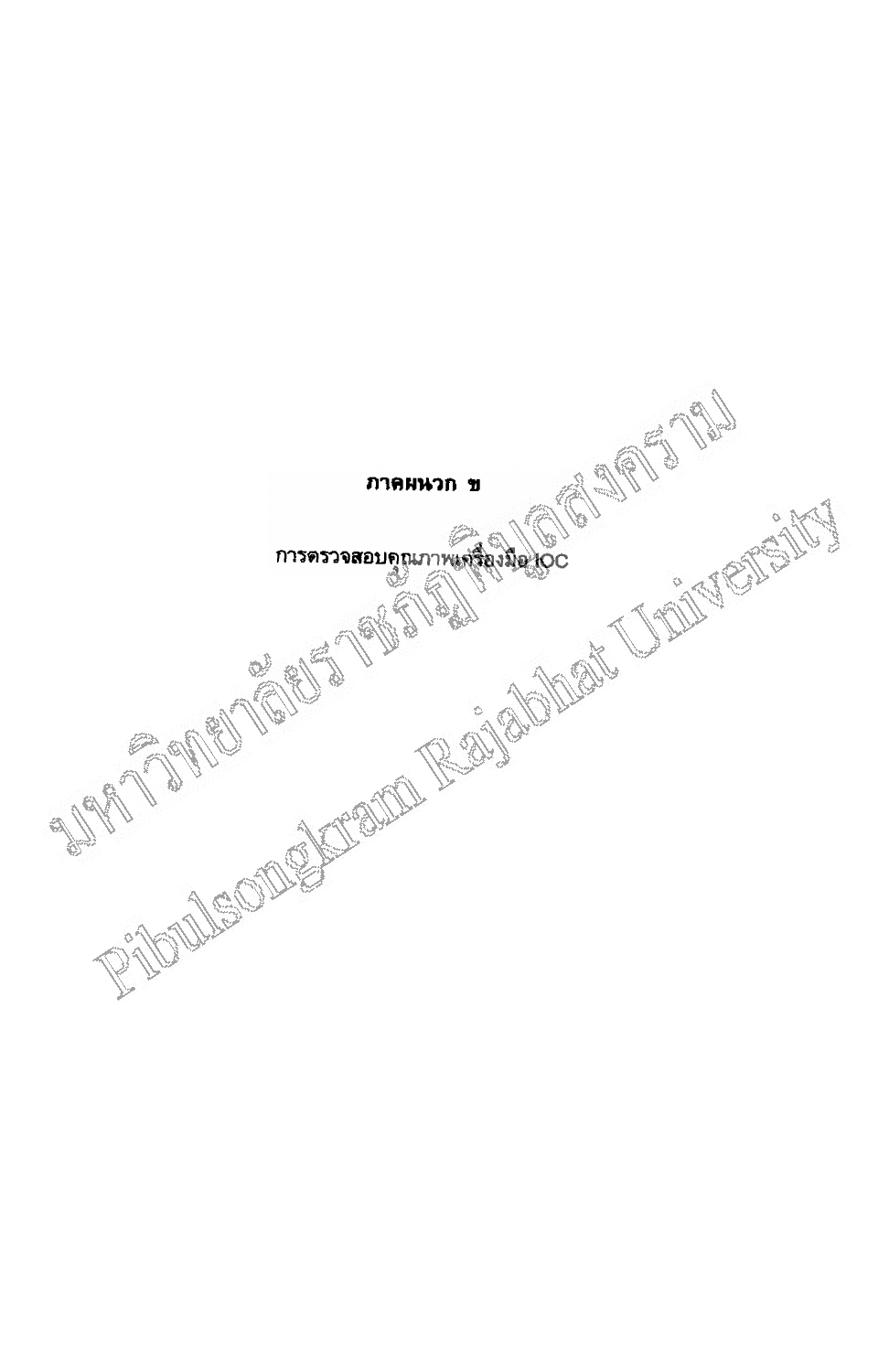### ตารางค่ำดัชนึความสอดคล้องระหว่างข้อความกับคุณลักษณะที่ต้องการวัด (IOC) ของแบบสอบถามเพื่อการวิจัย

เรื่อง การศึกษาความคิดเห็นของบุคลากรเกี่ยวกับความพร้อมในการดำเนินงานของศูนย์ การท่องเที่ยว กีฬาและนันทนาการจังหวัด เขตภาคเหนือ

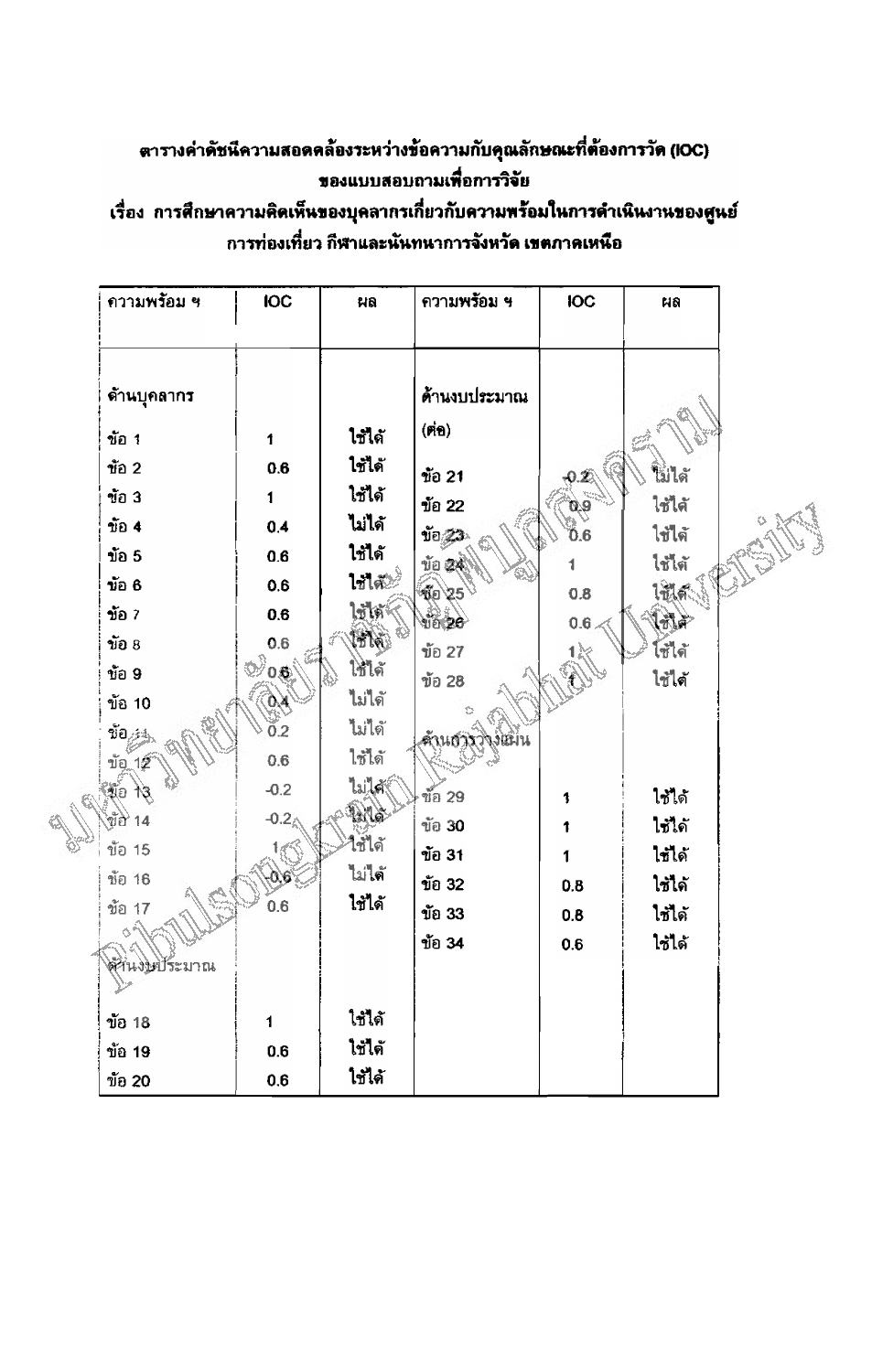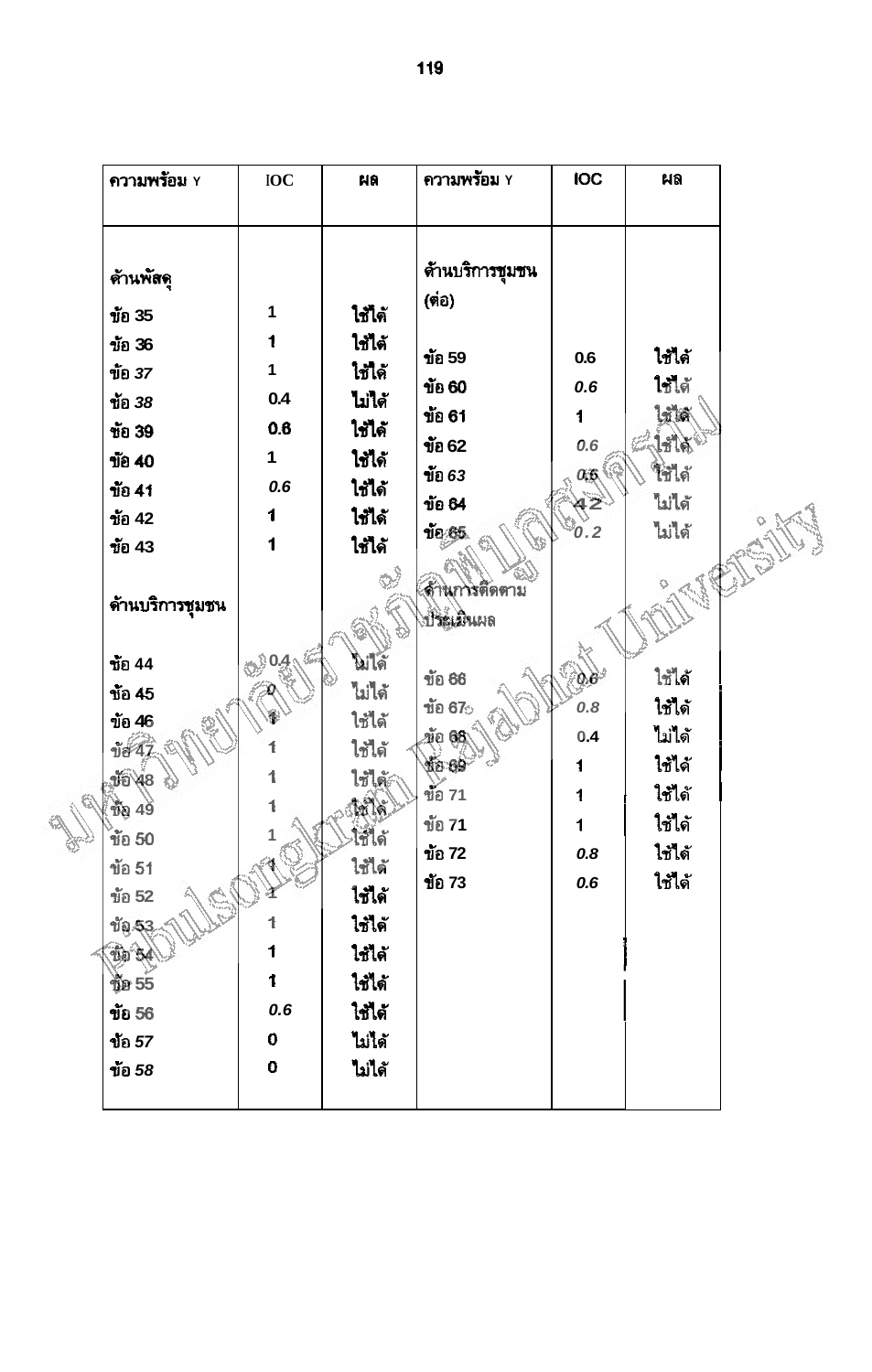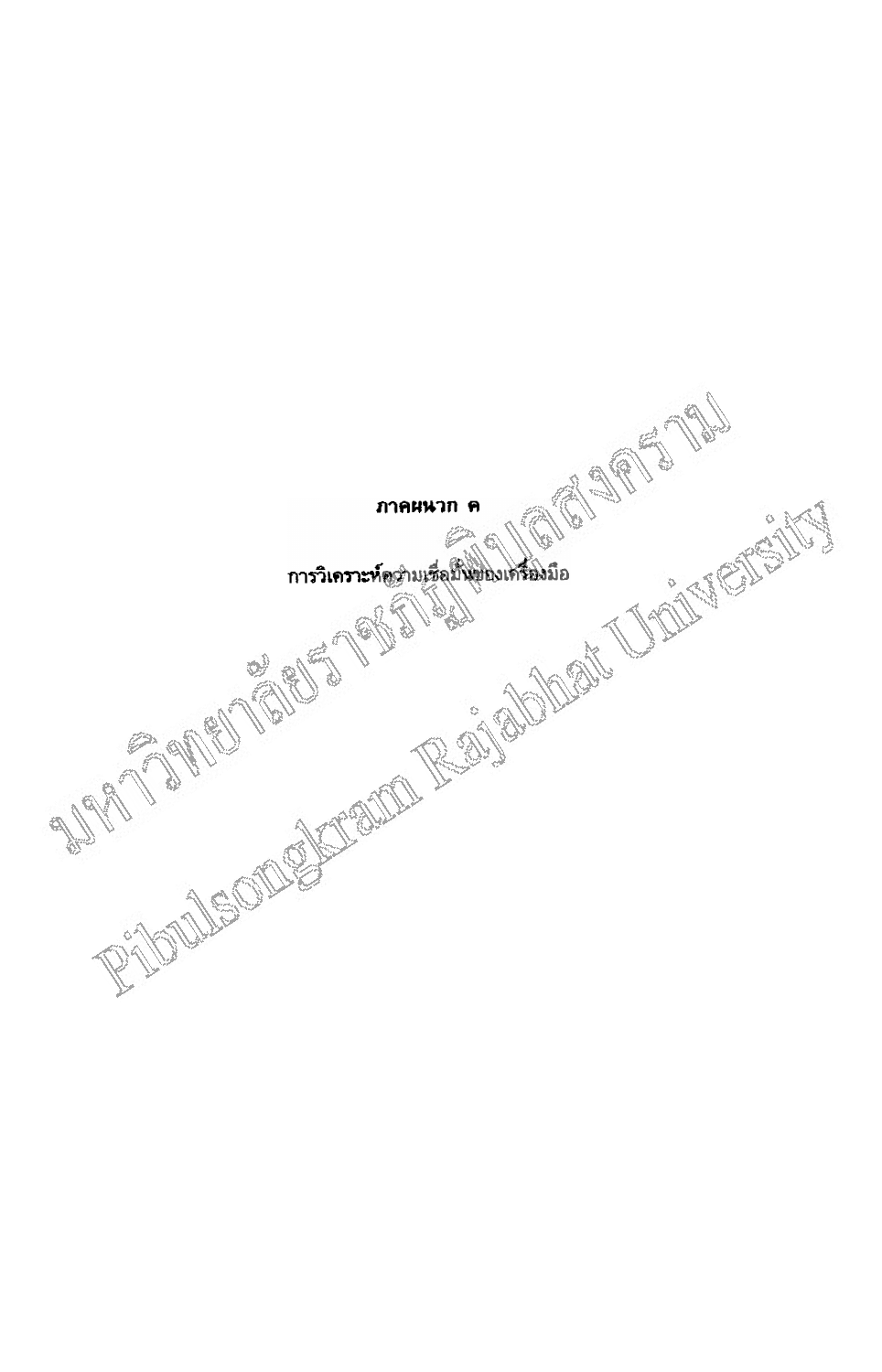#### $m$ รวิเคราะห์ความเชื่อมั่นของเครื่องมือ

#### **Rellablltty**

\*\*\*\*\*\* Method (space saver) will be used far this analysis \*\*\*\*\*\*

**RELlABlUiV ANALYSIS** - **SCALE (ALPHA)** 

**Item-total Statistics** 

**Scale Scale Corrected** 

Mean **Variance Item- Atpha** 

**If Item ifltem Total if llem** 

Deleted Deleted Correlation Deleted

| n1   | 174.8000        | 1559.6000 | .8795 | .9808 |
|------|-----------------|-----------|-------|-------|
| n2   | 175.6000        | 1607.8286 | .3576 | :9647 |
| n3   | 174.4000        | 1587.2571 | .6855 | 3812  |
| n4   | 175.4667        | 1597.4095 | 5356  | .9814 |
| n5   | 174.2000        | 1592.7429 | 7403  | .9811 |
| n6   | 175.0667        | 1580.0667 | 7062  | .9811 |
| n7   | 175.2667        | 1574.7810 | .7628 | .9810 |
| n8   | 174.8000        | 1559.1714 | .6949 | 98V.  |
| n9   | <b>174.6667</b> | 1571.9524 | .7663 | 9810  |
| n10€ | 74.6667         | 1594.9524 | .5696 | .9813 |
| ሳቹ1  | 174.8000        | 1568.0286 | 7804  | .9810 |
| ነነ 2 | 175.5333        | 1606.0952 | :4461 | .9815 |
| ข13  | 175.8667        | 1619,6952 | .2195 | .9819 |
| 214  | 174,8667        | 1568.1238 | .7923 | .9809 |
| 215  | 175,4000        | 1593.4000 | .5501 | .9814 |
| ข16  | 175.7833        | 1578.9238 | .6451 | .9812 |
|      | 175.5333        | 1585.5524 | .7675 | .9810 |
| ۴8   | 175.8000        | 1595.7429 | .6397 | .9812 |
| ข19  | 175.1333        | 1600.6952 | .5613 | .9814 |
| 120  | 175,2000        | 1581.3143 | .6496 | .9812 |
| 1/21 | 174.6667        | 1595.9524 | .5559 | .9814 |
| ค22  | 174.8667        | 1574.4095 | .8290 | .9809 |
| ค23  | 175.0000        | 1572.5714 | .8358 | .9809 |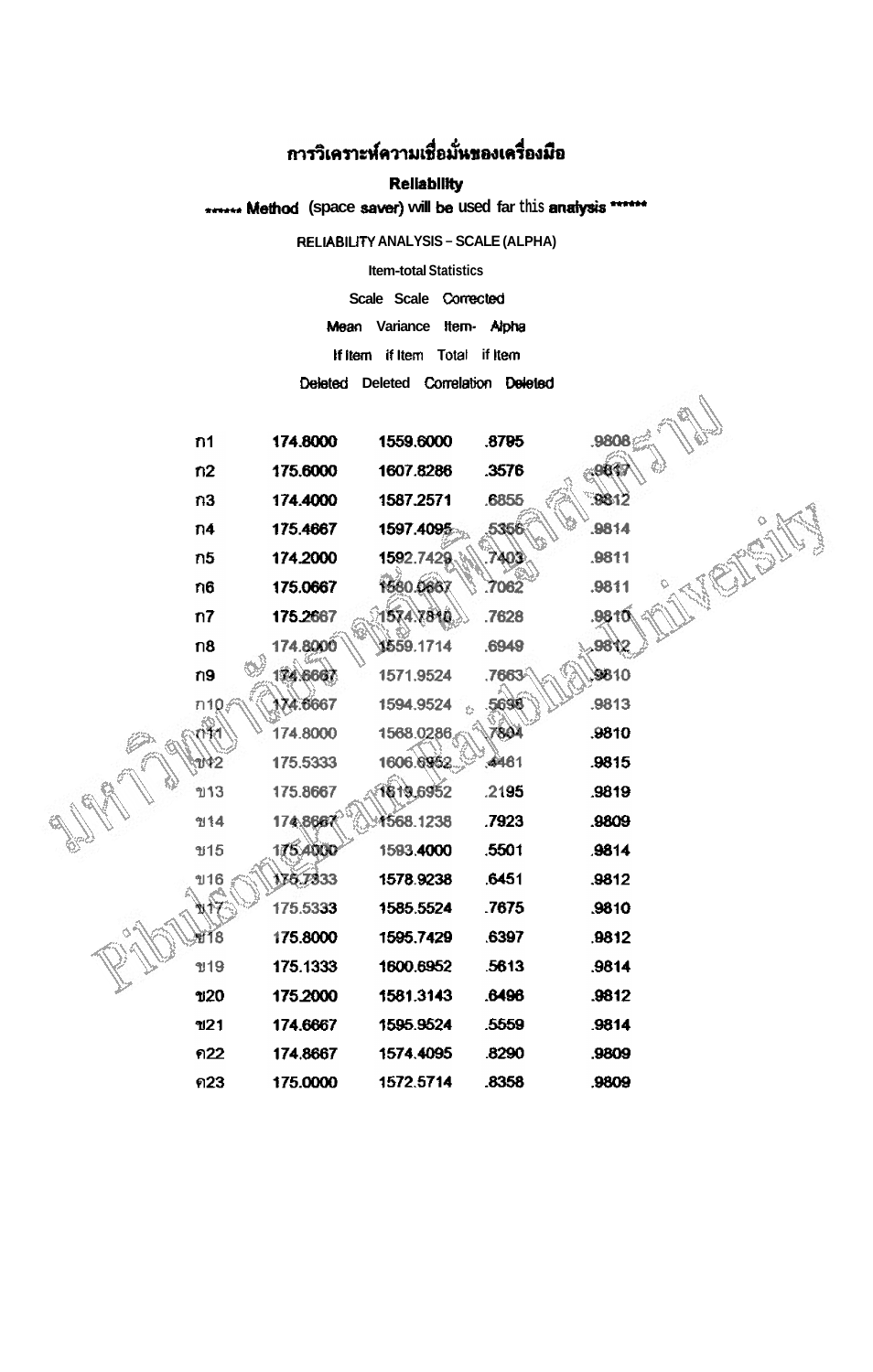| n24             | 174.7333 | 1586.0667 | .7761 | .9810 |  |
|-----------------|----------|-----------|-------|-------|--|
| ค25             | 174.8000 | 1558.3143 | .8947 | .9807 |  |
| ค26             | 175.0000 | 1555,7143 | .8294 | .9809 |  |
| f27             | 174.8667 | 1552.2667 | .8777 | .9808 |  |
| 128             | 175.4000 | 1600.4000 | .3996 | .9817 |  |
| 329             | 175.3333 | 1598.0952 | .4608 | .9816 |  |
| -30             | 175.2000 | 1601.0286 | .5990 | .9813 |  |
| -331            | 175.3333 | 1589.3810 | .6120 | .9813 |  |
| 32 <sub>2</sub> | 175.6000 | 1591.4000 | .6157 | .9813 |  |
| -133            | 175.2667 | 1597.2095 | .6364 | .9813 |  |
| -134            | 175.2667 | 1590.4952 | .7464 | .9810 |  |
| -135            | 175.6000 | 1555.2571 | .7815 | 39810 |  |
| 936             | 174.2667 | 1614.4952 | .3172 | 9817  |  |
| 937             | 174.6667 | 1623.8095 | 165   | .9818 |  |
| จ38             | 174.1333 | 1628.8381 | 1199  | .9820 |  |
| 939             | 174.6000 | 1585.2571 | .7012 | .9811 |  |
| จ40             | 174.9333 | 1568.3524 | .7582 | 9810  |  |
| 941             | 174.9383 | \$63.0667 | .8189 | :9809 |  |
| ገ42             | 174.6667 | 1567.5238 | .7288 | 9811  |  |
| 943             | 174.6000 | 1574.5429 | .7315 | .9811 |  |
|                 | 175.0000 | 1593.5744 | 7679  | .9811 |  |
| 945             | 174.7333 | 1573.0667 | 8874  | .9808 |  |
| 946             | 174.6667 | 1549,5238 | .9230 | .9807 |  |
| 947             | 175,0000 | 1560.1429 | .8242 | .9809 |  |
| <b>948</b>      | 175,0000 | 1597.1429 | .5095 | .9815 |  |
| 949             | 174.8000 | 1578.3143 | .7591 | .9810 |  |
| 950             | 175.2000 | 1577.7429 | .7433 | .9810 |  |
| ⁄\$51           | 174.8000 | 1572.0286 | .7829 | .9810 |  |
| ี ฉ52           | 175.0000 | 1591.7143 | .7038 | .9812 |  |
| <b>053</b>      | 174.8667 | 1565.5524 | .8230 | .9809 |  |
| 0.54            | 175.0000 | 1553.0000 | .8582 | .9808 |  |
| <b>0.55</b>     | 174.6000 | 1557.1143 | .8875 | .9807 |  |
| 0.56            | 174.7333 | 1557.7810 | .8902 | .9807 |  |

122

**RANCAS**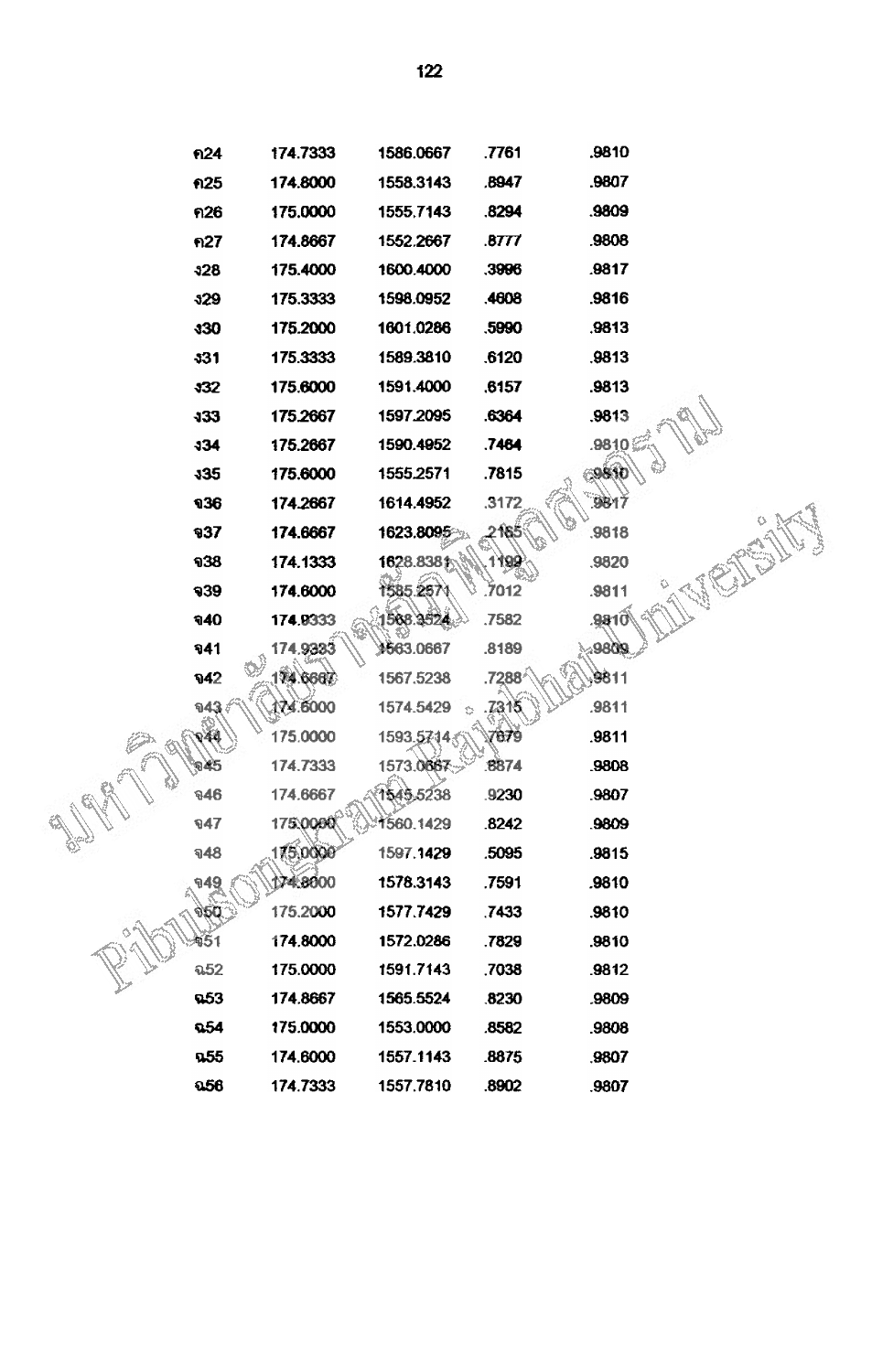| Q57  | 175,0000 | 1583.5714 | -7515 | .9811 |
|------|----------|-----------|-------|-------|
| Q58. | 174.8667 | 1567.1238 | .8600 | .9808 |

**RELIABILITY Coefficients** 

N of Items  $= 58$ N of Casses =  $15.0$ 

RIDUSORATION RATIONS CONTINUES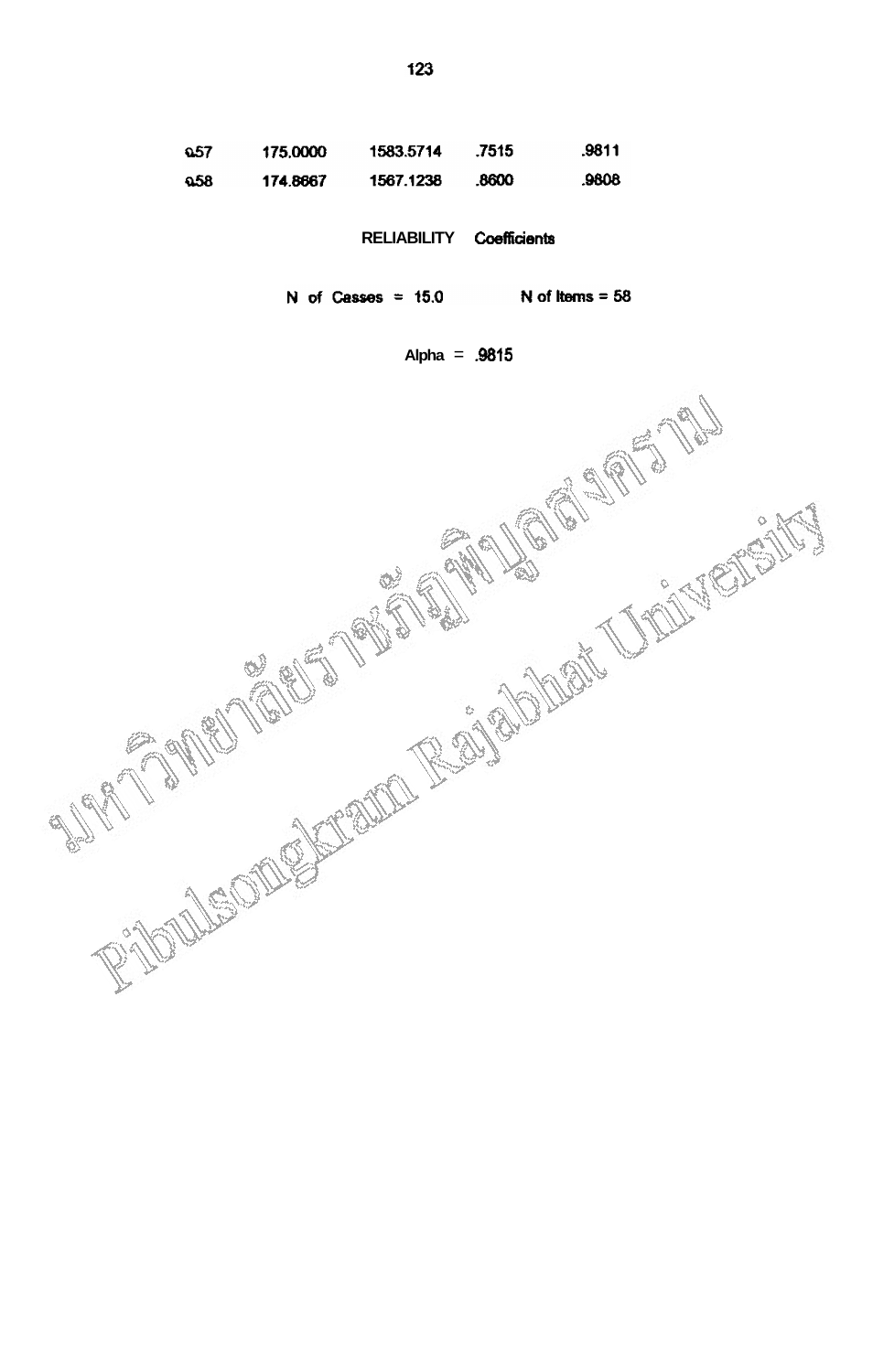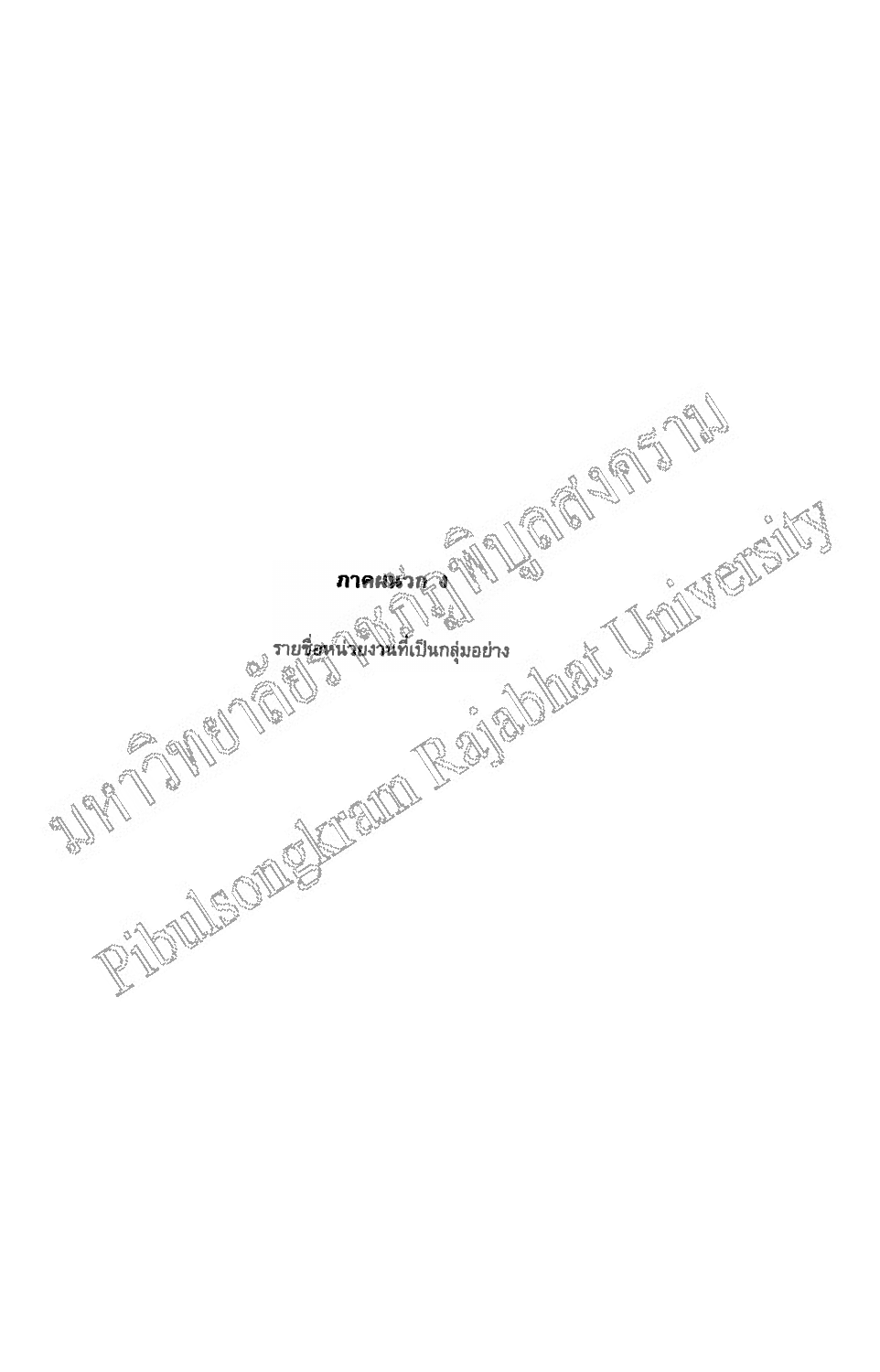#### รายชื่อหน่วยงานที่เป็นกลุ่มตัวอย่างเก็บข้อมูล

THUMP ENGINEER

- 1. ศูนย์การท่องเที่ยว กีฬาและนันทนาการจังหวัดนครสวรรค์
- 2. ศูนย์การท่องเที่ยว ก็พาและนันทนาการจังหวัดตาก
- 3. ศูนย์การท่องเที่ยว กีฬาและนันทนาการจังหวัดกำแพงเพชร
- 4. ศูนย์การท่องเที่ยว ก็พาและนันทนาการจังหวัดสุโขทัย
- 5. ศูนย์การท่องเที่ยว ก็พาและนันทนาการจังหวัดอุตรดิตถ์
- 6. ศูนย์การท่องเที่ยว ก็พาและนันทนาการจังหวัดพิษณุโลก
- 7. ศูนย์การท่องเที่ยว ก็พาและนันทนาการจังหวัดเพชรบูรณ์
- 8. ศูนย์การท่องเที่ยว ก็พาและนันทนาการจังหวัดพิจิตร
- 9. ศูนย์การท่องเที่ยว กีฬาและนันทนาการจังหวัดแพร่
- 10. ศูนย์การท่องเที่ยว ก็พาและนันทนาการจังหวัดน่าน
- 11. **ศูนย์การท่องเที่ยว ก็พาและนันทนาการจังห**รัดพะเยอุ<sup>ก</sup>ั
- 12. ศูนย์การท่องเที่ยว ก็พาและนันทนาการจังหวัดด้านใจ
- 13. ศูนย์การท่องเที่ยว ก็พาและนั่นทนวิการจังพุวัฒภาพูน
- 14. ศูนย์การท่องเที่ยว กีฬาและนั้นที่น้ำถางจี้จีตรีตะชื่องใหม่
- 15. ศูนย์การท่องเที่ยว ก็หญิและนั่นหน้าการจังหวัดเชียงราย 16. quย์การท่องเที่ยว กิ่ง และนั่นทนาการจังหวัดแม่ฮุ่องสอง<br>17. สูนย์การท่องเที่ยว กิ่ง และนั่นทนาการจังหวัดแม่ฮุ่องสอง<br>17. สูนย์การฟุองิงที่ยว ก็พาและนั่นทนาการวันเรื่อง หน้าได้ไปไปเรื่อง
- 
- TULE OF THE MAIN TRANS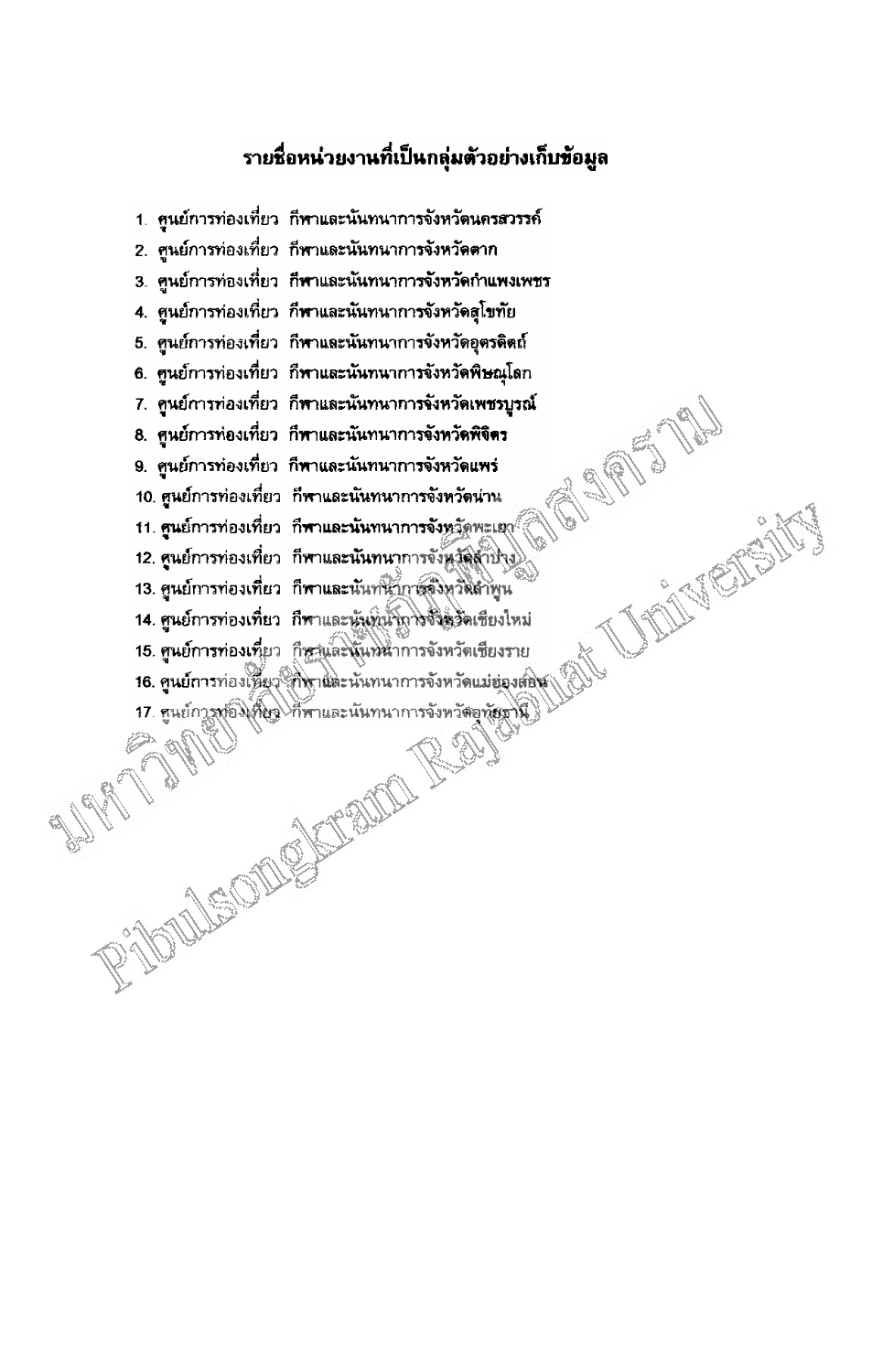

 $\vec{\hat{n}}$  at octors  $\overline{\hat{n}}$ 

สถาบันราชภัฏพิบูลสงคราม อำเภอเมือง จังหวัดพิษณุโลก ๖๕๐๐๐

\ขฺ∂ พฤศจิกายน  $\boldsymbol{a}$ đáb

เรื่อง ขอความอนุเคราะห์ในการเก็บข้อมูล

 $\bar{q}$ 

เรียน

สิ่งที่ส่งมาด้วย แบบสอบถาม

งำนวน

ชุด

**รูปทอง นักศึกษาปริญญาโท** หลักสูตรุศรุศาสตริมหาบัณฑิต ด้วย นายวีระ สาขา การบริหารการศึกษา รุ่นที่ ๔ <sub>.</sub><br>กำ**ลังคำเนินการทำวิทย์**วันิพมูช์ ∖\เรื่อง การศึกษาความคิดเห็นของ บุคลากร เกี่ยวกับความพร้อมในการดำเนินงานของศูนย์การพ่องเทื่อวัติพา และนันทนาการ จังหวัด เขต็ ภาคเหนือ ในการทำวิทยานิพนธ์คังกล่าว นัดสึกิษาจะต้องเข้าเก็บช้อมูลจากสถานที่จริง (พื่อน้ำมา ประกอบงานวิจัย โดยใช้แบบสอบถาม

ดังนั้น สำนักงานคณะกรรมการบัณฑิตศึกษา สถิ่งยันงาชที่ที่พิบูลสงคราม จึงใคร่ขอ ความอนเคราะห์งานทิน โปรดอนุญาตานั้นกลึกษาผู้นี้ได้เข้าเก็บข้อมูล ในครั้งนี้ด้วย

จึงเรียนมาเพื่อ โปรดพิจารณาให้ฟังามอนุเคราะห์ และขอขอบพระคุณมา ณ โอกาสนี้

ขอแสดงความนับถือ

(ผู้ช่วยศาสตราจารย์ทองคำ บ่อคำ) รองอธิการบดี รักษาราชการแทน อธิการบดีสถาบันราชภัฏติบูลสงคราม

สำนักงานคณะกรรมการบัณฑิคศึกษา

 $\ln 5$ , o-coloc-coco no olog , o-coloc-goog โทรสาร, o-๕๕๒๔-๑๗๑๑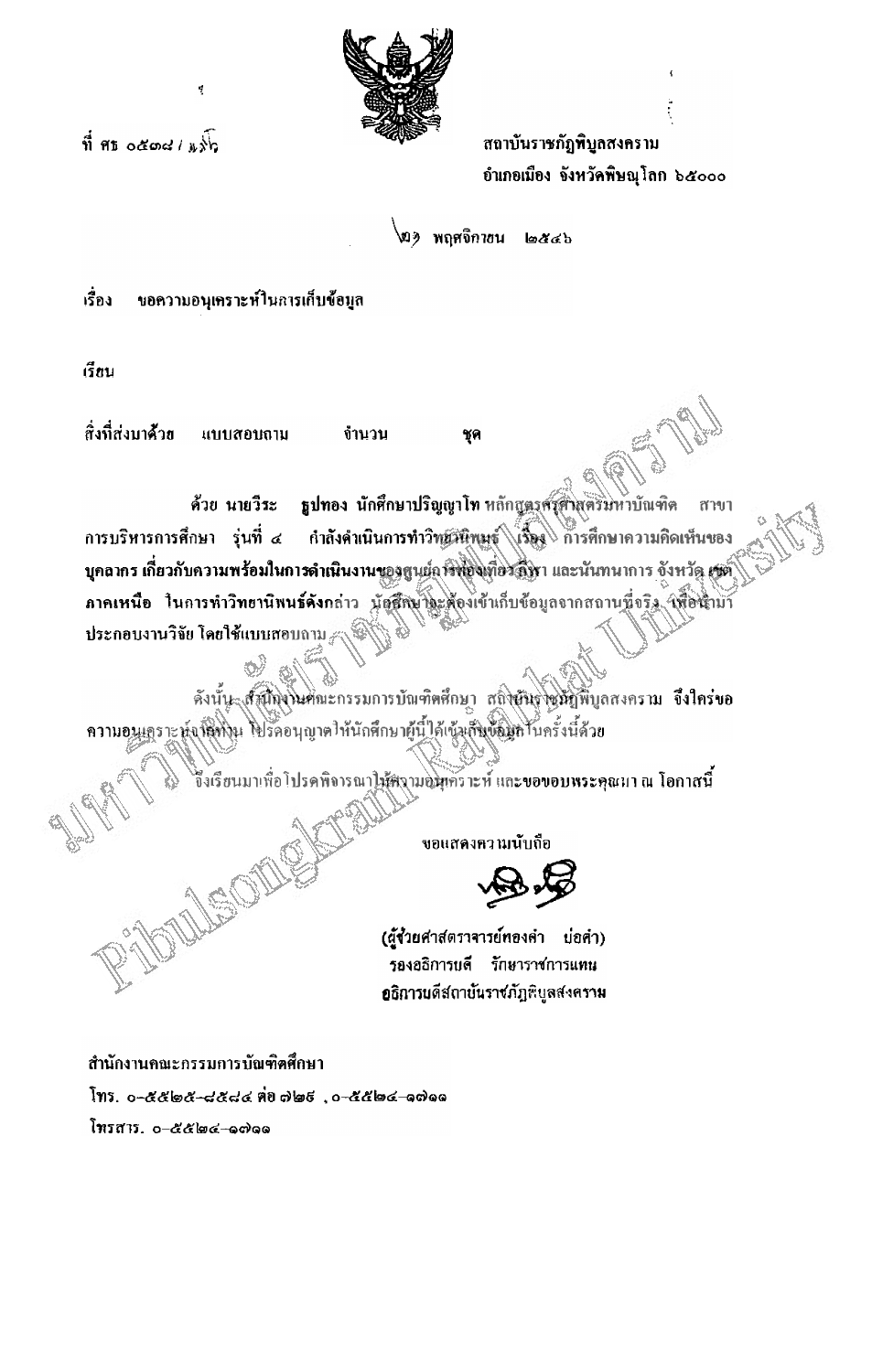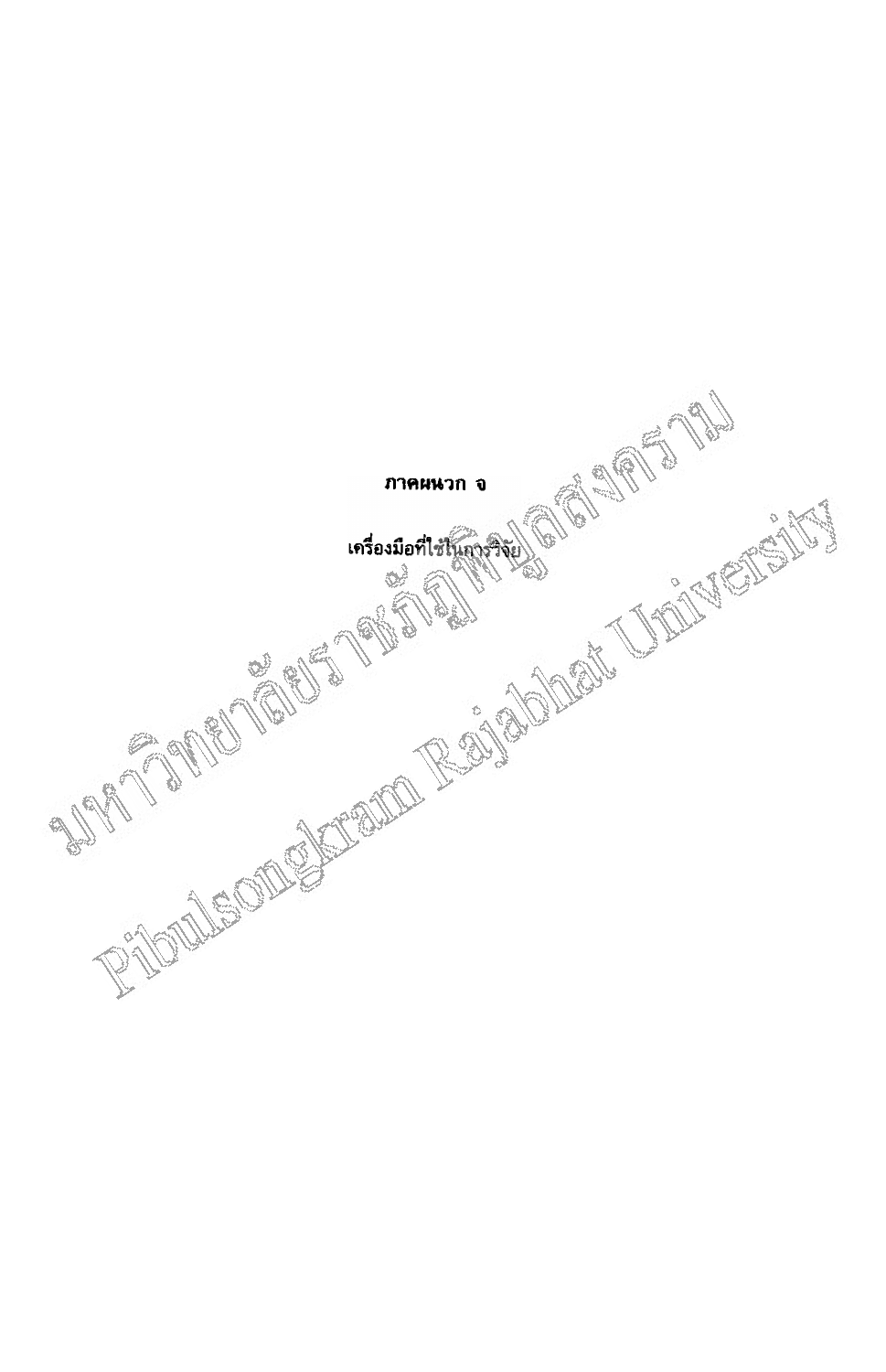## แบบสอบถามเพื่อการวิจัย

#### ้เรื่อง การศึกษาความคิดเห็นของบุคลากรเกี่ยวกับความพร้อมในการดำเนินงานของ ศูนย์การท่องเที่ยว ก็พาและนันทนาการจังหวัด เขตภาคเหนือ คำที่แจง

1. แบบสอบถามนี้แบ่งออกเป็น 2 ตอน

ิตอนที่ 1 สถานภาพของผู้ตอบแบบสอบถาม

ี ตอนที่ 2 ความพร้อมในการดำเนินงานของศูนย์ภารท่องเที่ยว ก็พาและนันทนาการ จังหวัด เขตภาคเหนือ ด้านปัจจัย

2. โปรดดอบให้ตรงกับความเป็นจริงมากที่สุด ข้อมูลที่ใต้จะนำไปวิเคราะห์เป็นการเขาม ผลการจุจีย์อะลามารถได้ ไม่มีผลกระทบต่อผู้คอบแบบสอบถามเป็นรายบุคคลหรือหน่วยงาน ข้อมูลพื้นฐานที่จะช่วยให้ผู้บริหารและคณะกรรมการบริหารงาน ใช้เป็นแน่งทางในการปรับปรุง และส่งเสริมการดำเนินงานขององค์กรให้ดียิ่งขึ้น อันจะเป็นประโยชน์โดยตรงต่อการท่องเที่ยว กีฬาและนั้นทนาการของประเทศต่อไป

ขอขอบคุณที่กรุณาให้ความจั่วมั

ธปท้อง นักศึกษาปริญญาโหนทางการบริหารการศึกษา <u>ั</u><br>ผู้ใส่คำบันราชภัฏพิบูลสงคราม This live of the finite Re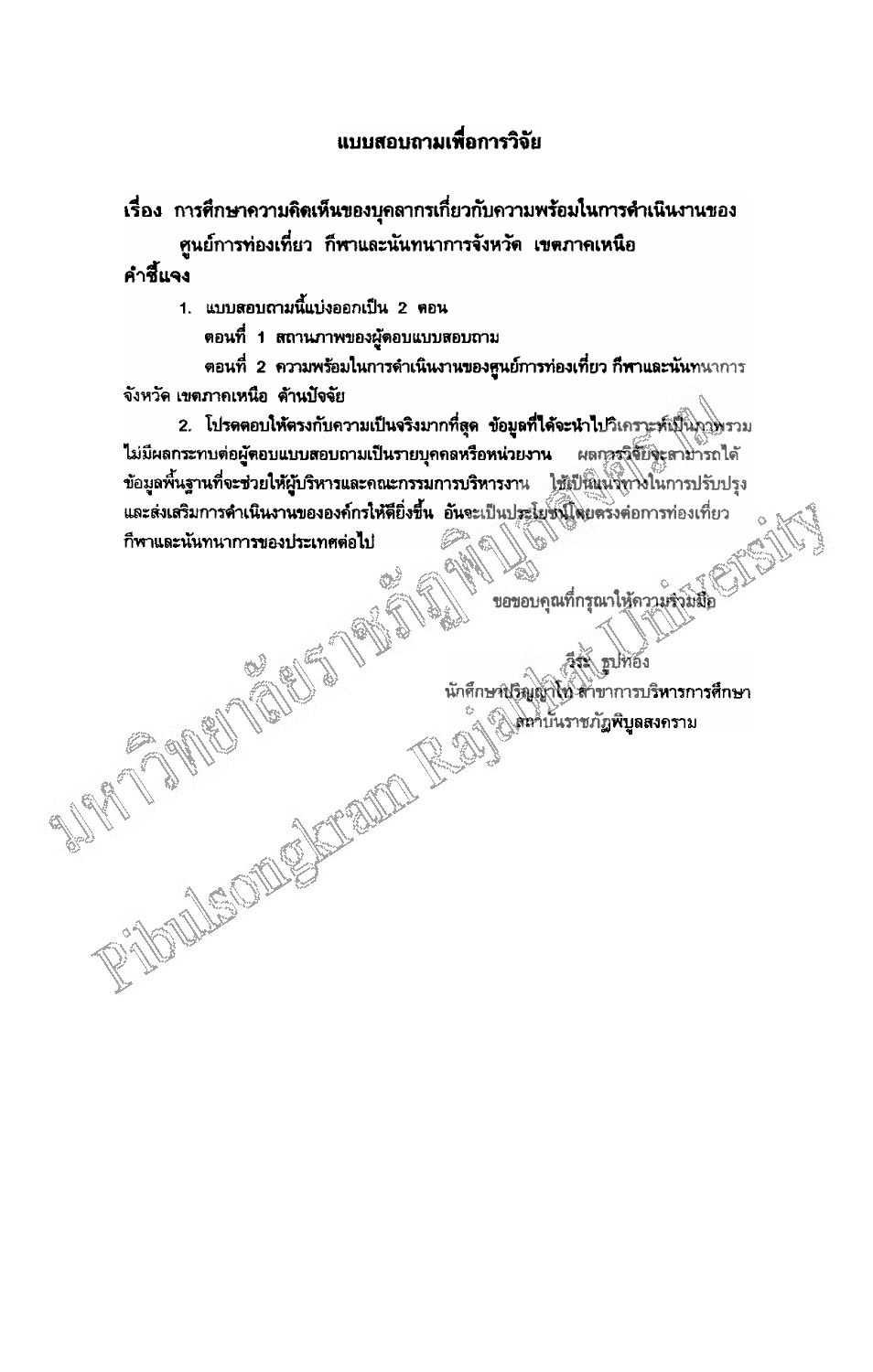ดอนที่ 1 สถานภาพของผู้ตอบแบบสอบถาม

# คำชี้แจง โปรดเขียนเครื่องหมาย √ ลงในช่อง ( ) ตามความเป็นจริง

#### 1. LWA

- $\overline{C}$ ) ชาย
- ) หฌิง  $\epsilon$
- 2. วุฒิการศึกษา
	- ) ต่ำกว่าปริญญาตรี  $\overline{C}$
	- ) ปริญญาตรี  $\overline{C}$
	- ) สูงกว่าปริญญาตรี €
- 3. ประสบการณ์ทำงาน
	- ) ต่ำกว่า 5 ปี  $\overline{C}$
	- $5 10$ ปี  $\overline{C}$
	- ) มากว่า 10 ปีขึ้นไป  $\overline{(\ }$
- 4. ด้าแหน่ง

MAGOTOS

) ผู้บริหารดูแย็กลงท้องเที่ยว ก็พาและนั่นทนาการจังหวัด  $\overline{\mathcal{L}}$ 

PARTIES READER

ช้าธาชกงิตทูนย์การท่องเที่ยว ก็พาและนั่นพนังการจังหวัด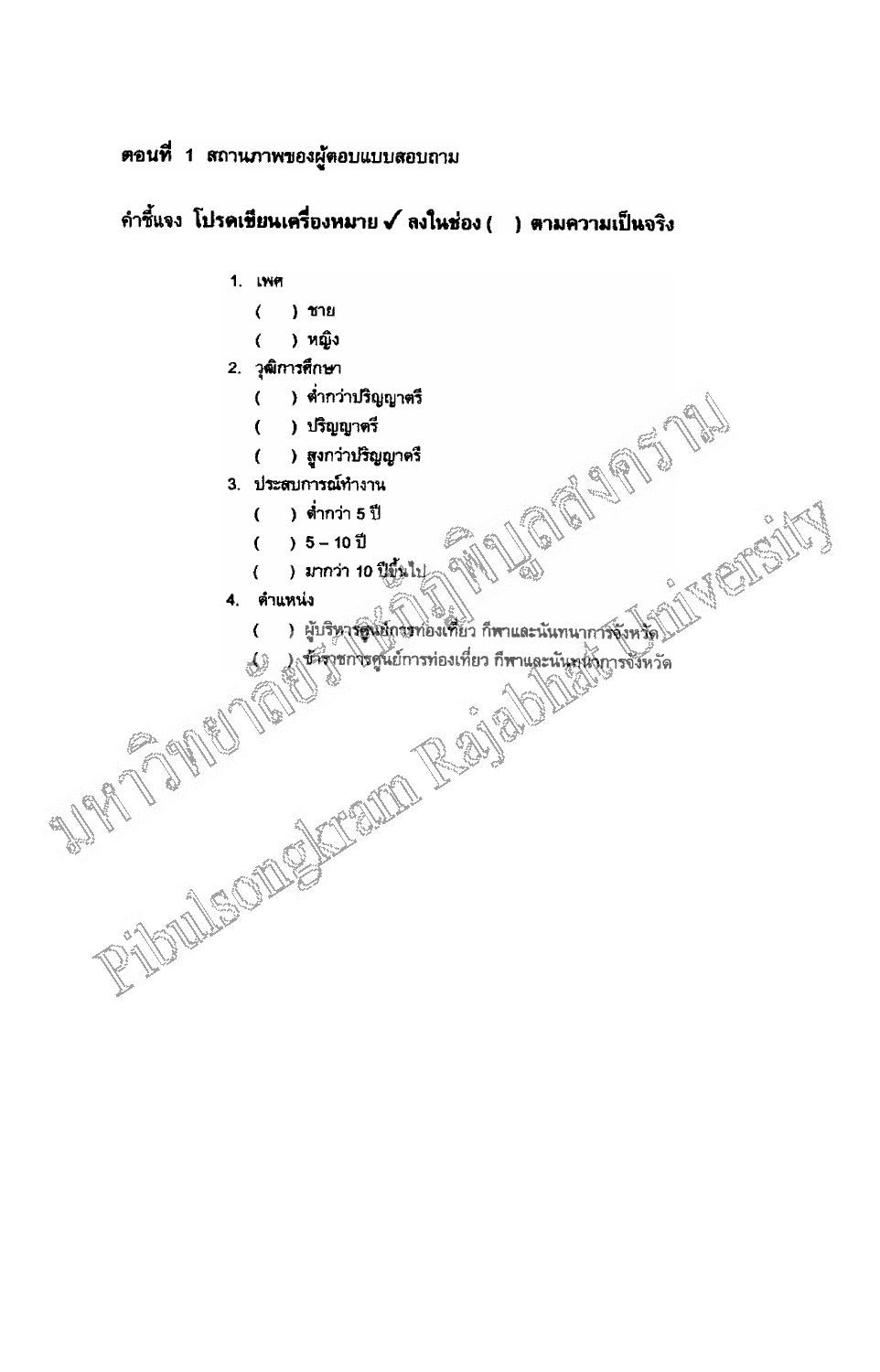# ตอนที่ 2 ความพร้อมในการดำเนินงานของศูนย์การท่องเที่ยว กีฬาและนันทนาการ จังหวัด เขตภาคเหนือ ตามทรรศนะของผู้บริหารและข้าราชการภายในศูนย์ คำชี้แจง

โปรดขีดเครื่องหมาย ✔ ลงในช่องระดับความพร้อมในการดำเนินงานของศูนย์การท่อง เที่ยว กีฬาและนันทนาการจังหวัด เขตภาคเหนือ ตามสภาพความเป็นจริง

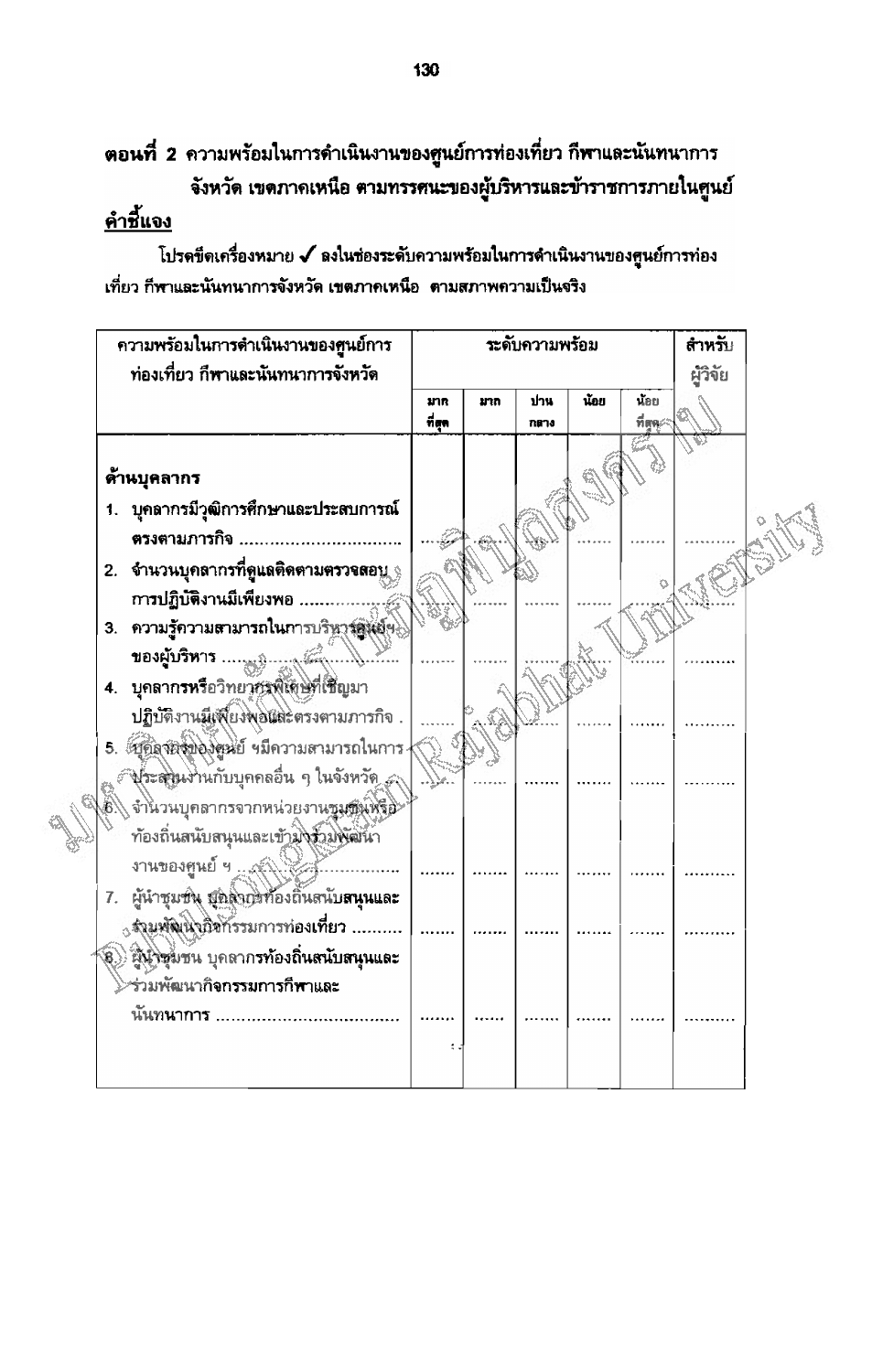| ความพร้อมในการดำเนินงานของศูนย์การ<br>ท่องเที่ยว กีฬาและนันทนาการจังหวัด |               | ระดับความพร้อม | ล้าหรับ<br>ผู้วิจัย |      |                |  |  |
|--------------------------------------------------------------------------|---------------|----------------|---------------------|------|----------------|--|--|
|                                                                          | มาก<br>ที่สุด | ນາກ            | ปาน<br>nana         | น้อย | น้อย<br>ที่สุด |  |  |
| 9. การมอบหมายภารกิจเหมาะสมกับความรู้                                     |               |                |                     |      |                |  |  |
| ความสามารถและความถนัดของบุคคล                                            |               |                |                     |      |                |  |  |
| 10. ความมู่งมั่นและจริงจังในการพัฒนาคุณ                                  |               |                |                     |      |                |  |  |
| ภาพการดำเนินงานของบุคลากร                                                |               |                |                     |      |                |  |  |
| 11. การให้ขวัญและกำลังใจในการปฏิบัติงาน                                  |               |                |                     |      |                |  |  |
|                                                                          |               |                |                     |      |                |  |  |
| ด้านงบประมาณ                                                             |               |                |                     |      |                |  |  |
| 12. งบประมาณที่ได้รับการจัดสรรจากรัฐบาล                                  |               |                |                     |      |                |  |  |
| มีเพียงพอ                                                                |               |                |                     |      |                |  |  |
| 13. กองทุนเพื่อการกีฬา เป็นทุนการศึกษา                                   |               |                |                     |      |                |  |  |
| สำหรับนักกีฬา                                                            |               |                |                     |      |                |  |  |
| 14. มีความคล่องด้วในการบริหารงบประมาณ                                    |               |                |                     |      |                |  |  |
| 15. มีการหางบประมาณจากแหล่งอื่น ๆ มีข                                    |               |                |                     |      |                |  |  |
| สนับสนุน                                                                 |               |                |                     |      |                |  |  |
| 16. มีการจัดกิจครรมเพื่อสิ่งทุนมาสนับสนุน                                |               |                |                     |      |                |  |  |
| ออกคำหนังได้การท่องเที่ยว                                                |               |                |                     |      |                |  |  |
| 7. มีการจัดกิจกรรมเพื่อหาทุนมาสนับสนุน                                   |               |                |                     |      |                |  |  |
| กิ่งรด้าเนินงานการกีฬาและนั้นทุนทำ                                       |               |                |                     |      |                |  |  |
| 48. งบบ่ระมาณสำหรับการ <del>ศึ</del> กษาดูงานของ                         |               |                |                     |      |                |  |  |
| บคลากร                                                                   |               |                |                     |      |                |  |  |
| 19. มีการวางแผนดำริใช้สายงับประมาณให้                                    |               |                |                     |      |                |  |  |
| ครอบคลุมแผนปฏิบัติงาน                                                    |               |                |                     |      |                |  |  |
| 20 (ค) กมสามารถติดตาม <b>ตรวจสอบการใช้</b>                               |               |                |                     |      |                |  |  |
| ึ จำยงบประมา <b>ณระบบบัญชีคงค้าง</b>                                     |               |                |                     |      |                |  |  |
| 21. การใช้จ่ายงบประมาณตรงตามเป้าหมาย                                     |               |                |                     |      |                |  |  |
| และวัดถุประสงค์ โดยมุ่งเน้นประทยัตและ                                    |               | kÖ.            |                     |      |                |  |  |
| เกิดผลสัมฤทธิ์                                                           |               |                |                     |      |                |  |  |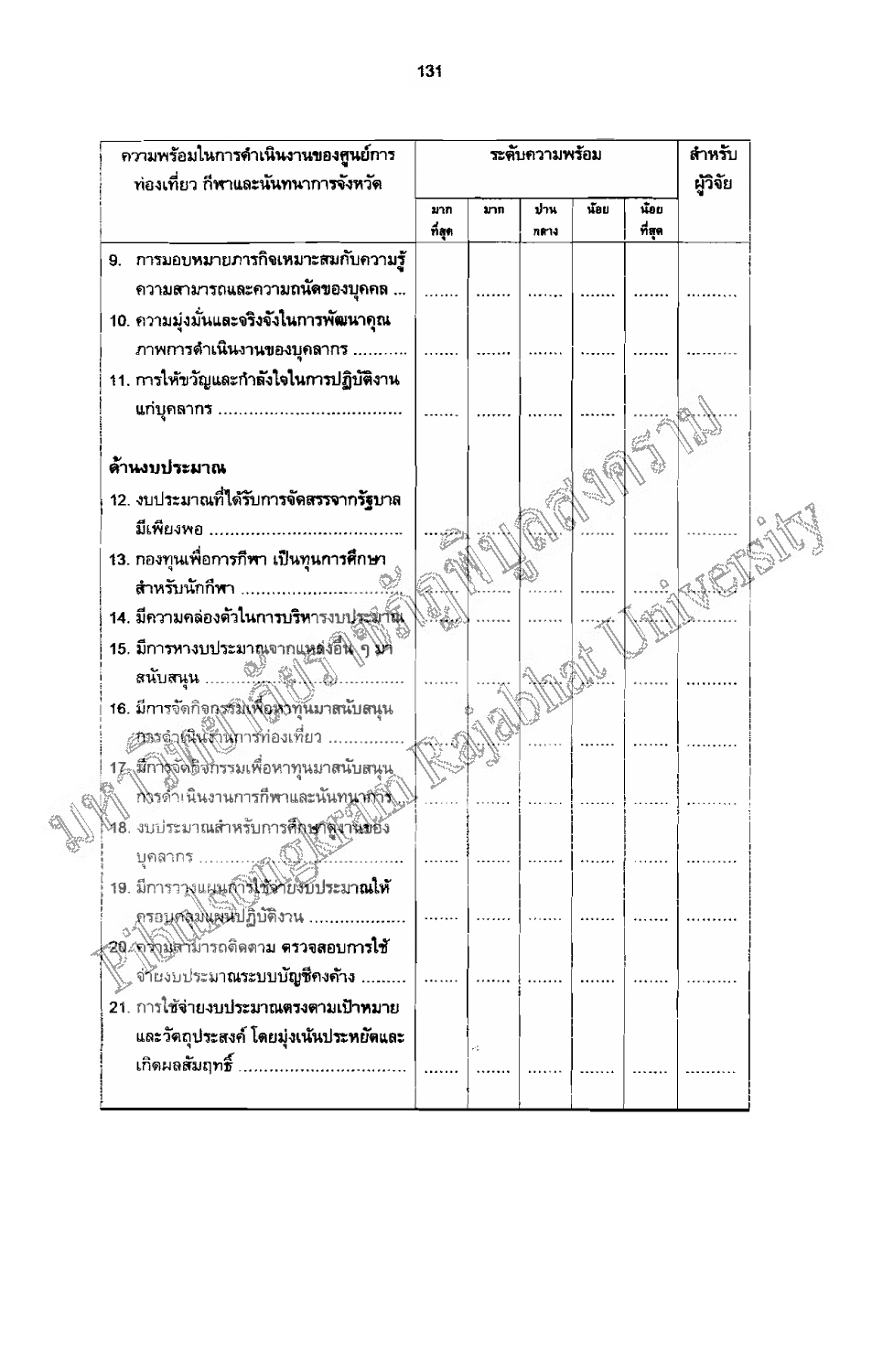| ความพร้อมในการดำเนินงานของศูนย์การ<br>ท่องเที่ยว ก็พาและนันทนาการจังหวัด |                                                           |             | ระดับความพร้อม | สำหรับ<br>ผู้วิจัย |      |                |  |  |
|--------------------------------------------------------------------------|-----------------------------------------------------------|-------------|----------------|--------------------|------|----------------|--|--|
|                                                                          |                                                           |             | มาก            | ปาน<br>กลาง        | น้อย | น้อย<br>ที่สุด |  |  |
| ด้านการวางแผน                                                            |                                                           |             |                |                    |      |                |  |  |
| 22. มีการดำเนินการศึกษาปัญหาความ                                         |                                                           |             |                |                    |      |                |  |  |
|                                                                          | ต้องการของชุมชนก่อนวางแผนดำเนิน                           |             |                |                    |      |                |  |  |
|                                                                          | 23. มีการกำหนดแผนยุทธศาสตร์การพัฒนา                       |             |                |                    |      |                |  |  |
| ตรงตามความต้องการของท้องถิ่น .                                           |                                                           |             |                |                    |      |                |  |  |
| 24. แผนปฏิบัติงานเหมาะสมตรงตามเป้า                                       |                                                           |             |                |                    |      |                |  |  |
|                                                                          | หมายและวัตถุประสงค์                                       |             |                |                    |      |                |  |  |
| 25. มีการควบคุม กำกับ ดูแล นิเทศให้การ                                   |                                                           |             |                |                    |      |                |  |  |
|                                                                          | ดำเนินงานบรรลุตามแผนอย่างสม่ำเสมอ                         |             |                |                    |      |                |  |  |
|                                                                          | 26. มีแผนส่งเสริมการพัฒนาบุคลากรเข้ารัฐ                   |             |                |                    |      |                |  |  |
|                                                                          |                                                           |             |                |                    |      |                |  |  |
|                                                                          | 27. มีการวางแผนพัฒนาการปฏิบัติง่านของ                     |             |                |                    |      |                |  |  |
|                                                                          |                                                           |             |                |                    |      |                |  |  |
| ด้านพัสด<br>28. มีวิสตูเพียงพอต่อการปฏิบัติภารกิจ                        |                                                           |             |                |                    |      |                |  |  |
|                                                                          | $\chi$ 9. มีครูภัณฑ์เพียงพอต่อการปฏิบัติภาชที่ตู $\chi$   |             |                |                    |      |                |  |  |
| 30. มีที่ดินและสิ่งก่อสร้างเพื่มงพอแล้ม )                                |                                                           |             |                |                    |      |                |  |  |
|                                                                          | ตอบสนองความต้องกสุรัมดังห้องถิ่น                          |             |                |                    |      |                |  |  |
|                                                                          | 31. มีการจัดเก็บวัสดุ ทิ้งที่มีชิ้นป็นระบบ                | . 1         |                |                    |      |                |  |  |
|                                                                          | 32. มีการบำรุงชัยมิแซมวัสดุ ครุภัณฑ์ ที่ดิน               |             |                |                    |      |                |  |  |
|                                                                          | <sup>0</sup> และสิงค่อสร้างเมื่อมีกา <b>รชำรุดเสียหาย</b> |             |                |                    |      |                |  |  |
| 33. จำน้านสื่อประกอบการจัดกิจกรรมมี                                      |                                                           |             |                |                    |      |                |  |  |
| เพียงพอ                                                                  |                                                           | 1.1.1.1.1   |                |                    |      |                |  |  |
|                                                                          | 34. มีระบบบริหารการพัสดุที่มีประสิทธิภาพ .                | $\cdots$    |                |                    |      |                |  |  |
|                                                                          | 35. ได้รับความร่วมมือจากชุมชน ท้องถิ่นให้                 |             |                |                    |      |                |  |  |
|                                                                          | การสนับสนุนด้านพัสดุ                                      | ¦ <i></i> . |                |                    |      |                |  |  |

 $\overline{\phantom{a}}$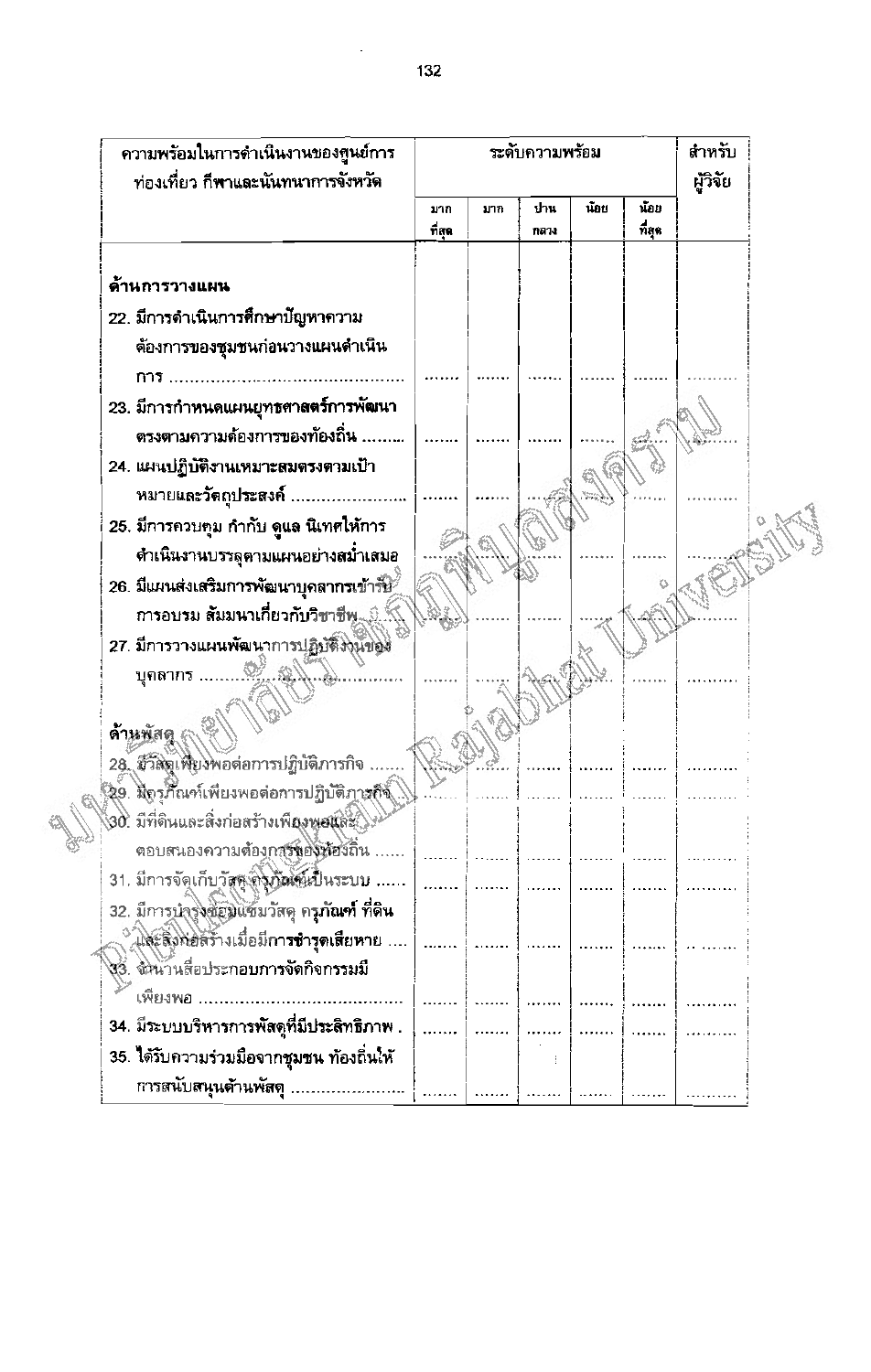| ความพร้อมในการดำเนินงานของศูนย์การ<br>ท่องเที่ยว กีฬาและนันทนาการจังหวัด |  |        | <b>ระดับความพร้อม</b> | สำหรับ<br>ผู้วิจัย |      |        |  |  |
|--------------------------------------------------------------------------|--|--------|-----------------------|--------------------|------|--------|--|--|
|                                                                          |  | มาก    | มาก                   | ปาน                | น้อย | น้อย   |  |  |
|                                                                          |  | ที่สุด |                       | กลาง               |      | ที่สุด |  |  |
| ด้านบริการชุมชน                                                          |  |        |                       |                    |      |        |  |  |
| 36. บริเวณออกกำลังกายเหมาะสม ปลอดภัย                                     |  |        |                       |                    |      |        |  |  |
| 37. บริเวณสถานที่พักผ่อนเหมาะสมปลอดภัย                                   |  |        |                       |                    |      |        |  |  |
| 38. สถานที่และสิ่งแวดล้อมบริเวณศูนย์ ฯ เอื้อ                             |  |        |                       |                    |      |        |  |  |
| ต่อการจัดกิจกรรม                                                         |  |        |                       |                    |      |        |  |  |
| 39. มีการสนับสนุนให้ชุมชนใต้เข้าร่วมกิจ                                  |  |        |                       |                    |      |        |  |  |
| กรรมการดำเนินของศูนย์ ฯ.                                                 |  |        |                       |                    |      |        |  |  |
| 40. มีการจัดบริการแหล่งความรู้และสนับสนุน                                |  |        |                       |                    |      |        |  |  |
| ้อื่น ๆ ที่เอื้อต่อการเรียนรู้ด้านการ                                    |  |        |                       |                    |      |        |  |  |
| ท่องเที่ยว                                                               |  |        |                       |                    |      |        |  |  |
| 41. มีการจัดบริการให้คำปรึกษาและสนับสนุน                                 |  |        |                       |                    |      |        |  |  |
| ้อื่น ๆ ที่เอื้อต่อการเรียนรู้ต้านการ                                    |  |        |                       |                    |      |        |  |  |
| ท่องเที่ยว                                                               |  |        |                       |                    |      |        |  |  |
| 42. มีการจัดบริการแหลงความรู้และสนับสนุน                                 |  |        |                       |                    |      |        |  |  |
| อื่น ๆ ที่เอื้อต่อกุสสริมพรูต้านกีฬาและ                                  |  |        |                       |                    |      |        |  |  |
| นันทนากซิ                                                                |  |        |                       |                    |      |        |  |  |
| มีการจัดปริการให้คำปรึกษาและสนับสนุน                                     |  |        |                       |                    |      |        |  |  |
| $\backslash$ ถิ่น จุ๊ ที่เอื้อต่อการเรียนรู้ด้านการกีฬ $\mathscr{C}$     |  |        |                       |                    |      |        |  |  |
| และนั้นทนาการ                                                            |  |        |                       |                    |      |        |  |  |
| 44. มีการจัดระบบข้อมูลลาสุฟังอาศัยวกับ                                   |  |        |                       |                    |      |        |  |  |
| การท่องเที่ยว <b>ถูกต้อง</b>                                             |  |        |                       |                    |      |        |  |  |
| 45. มีการจัดิจะบินข้อมูลสารสนเทศเกี่ยวกับ                                |  |        |                       |                    |      |        |  |  |
| <u>&amp; ก็ตรุปิจะนี้นักนาการที่ถูกต้อง </u>                             |  |        |                       |                    |      |        |  |  |
| 46. กิวรพีฒนาความรู้ความสามารถและความ                                    |  |        |                       |                    |      |        |  |  |
| ้ถนัดได้ตามศักยภาพของบุคลากรใน                                           |  |        |                       |                    |      |        |  |  |
| ชุมชน                                                                    |  |        |                       |                    |      |        |  |  |
| 47. ศักยภาพในการอำนวยการการจัดกิจ-                                       |  |        |                       |                    |      |        |  |  |
| กรรมส่งเสริมสุขภาพ                                                       |  |        |                       |                    |      |        |  |  |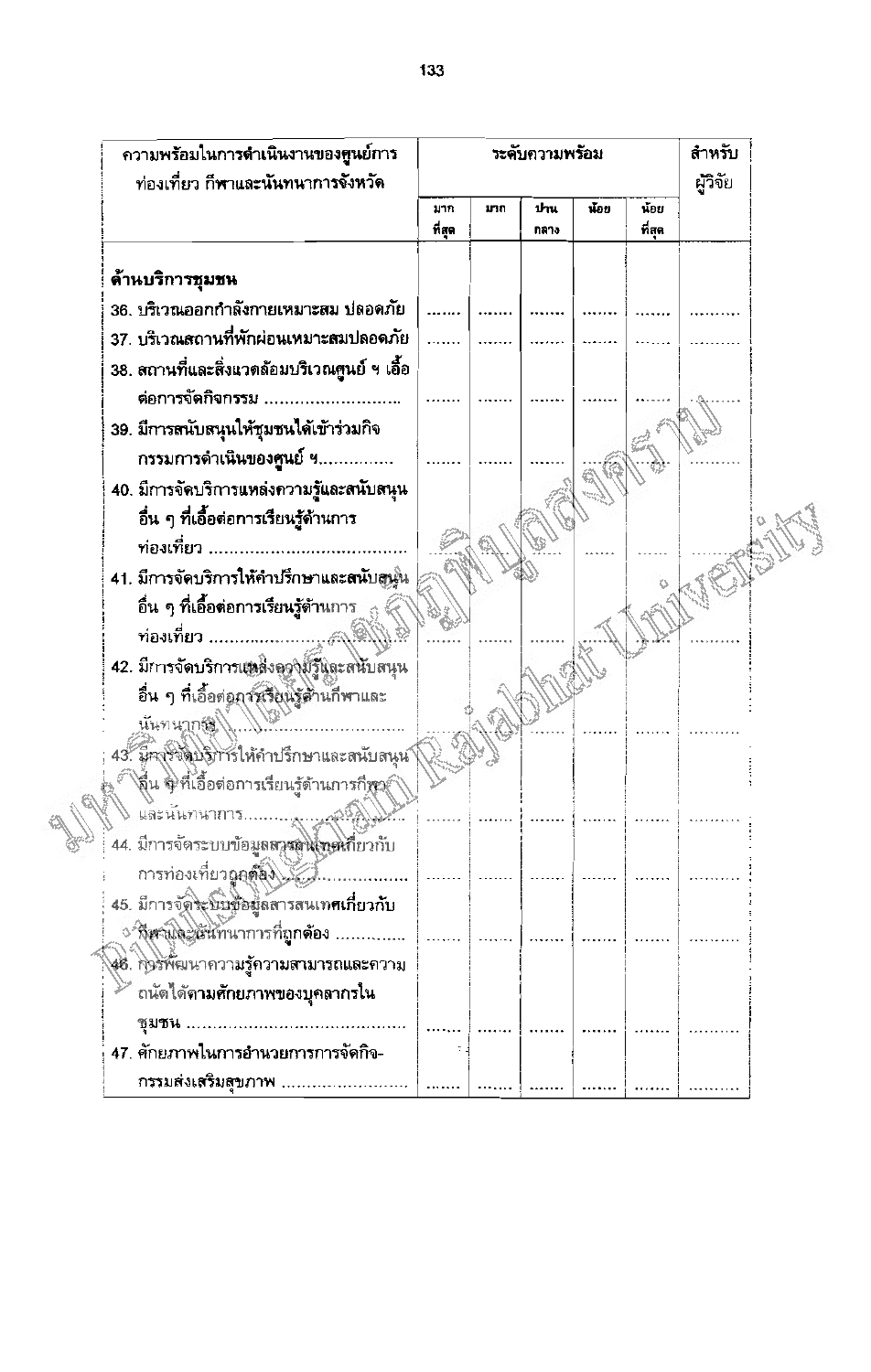| ความพร้อมในการดำเนินงานของศูนย์การ<br>ท่องเที่ยว ก็พาและนั่นทนาการจังหวัด |        | ระดับความพร้อม |      |      |        |          |  |
|---------------------------------------------------------------------------|--------|----------------|------|------|--------|----------|--|
|                                                                           | มาก    | มาก            | ปาน  | น้อย | น้อย   | ผู้วิจัย |  |
|                                                                           | ที่สุด |                | กลาง |      | ที่สุด |          |  |
| 48. ความร่วมมือช่วยเหลือจากองค์กรของรัฐ<br>นละท้องถิ่น                    |        |                |      |      |        |          |  |
| 49. การให้ความร่วมมือช่วยเหลือส่งเสริม                                    |        |                |      |      |        |          |  |
| องค์กรของรัฐ เอกชนและท้องถิ่น .                                           |        |                |      |      |        |          |  |
| 50. การประชาสัมพันธ์ให้บุคลากรของท้องถิ่น                                 |        |                |      |      |        |          |  |
| ได้รับทราบความเคลื่อนไหวด้านการ                                           |        |                |      |      |        |          |  |
|                                                                           |        |                |      |      |        |          |  |
| 51. การประชาสัมพันธ์ให้บุคลากรของท้องถิ่น                                 |        |                |      |      |        |          |  |
| ได้รับทราบความเคลื่อนไหวด้านการกีฬา                                       |        |                |      |      |        |          |  |
| นละนั้นทนาการ                                                             |        |                |      |      |        |          |  |
| ด้านการติดตามประเมินผล                                                    |        |                |      |      |        |          |  |
| 52. มีการวางแผนเพื่อติดตามประเมินยุค                                      |        |                |      |      |        |          |  |
| กิจกรรมของศูนย์ ฯ                                                         |        |                |      |      |        |          |  |
| 53. มีการรวบรวมข้อมูลเสียงกับทางท่อง                                      |        |                |      |      |        |          |  |
| เที่ยว กีฬาและนับที่นั่งการด้วยเทคโนโลยี                                  |        |                |      |      |        |          |  |
| 54 มีการประเมินผลโครั้งการ/กิจกรรม                                        |        |                |      |      |        |          |  |
| 55. มีการราบุจรินผลความก้าวหน้าในการ                                      |        |                |      |      |        |          |  |
| √ด้าเชินงานอย่างเป็นระบบ                                                  |        |                |      |      |        |          |  |
| 56. มีการรายงานผลการปฏิบัติ <i>ง</i> สุนัติสินมัน                         |        |                |      |      |        |          |  |
| งานโครงการ เป็นระบุชัง ไง้                                                |        |                |      |      |        |          |  |
| 57. มีการดำเนินงานดี้ขึ้นเทร์ประเมินผลงาน                                 |        |                |      |      |        |          |  |
| วิชากุวจุ                                                                 |        |                |      |      |        |          |  |
| 58 มีการนิวนิสตารประเมินไปใช้ในกา <b>รนิเทศ</b>                           |        |                |      |      |        |          |  |
| และพัฒนาศูนย์ ฯ                                                           |        |                |      |      |        |          |  |
|                                                                           |        |                |      |      |        |          |  |

 $\bar{\mathcal{A}}$ 

 $\sim 10^7$ 

 $\frac{1}{2}$